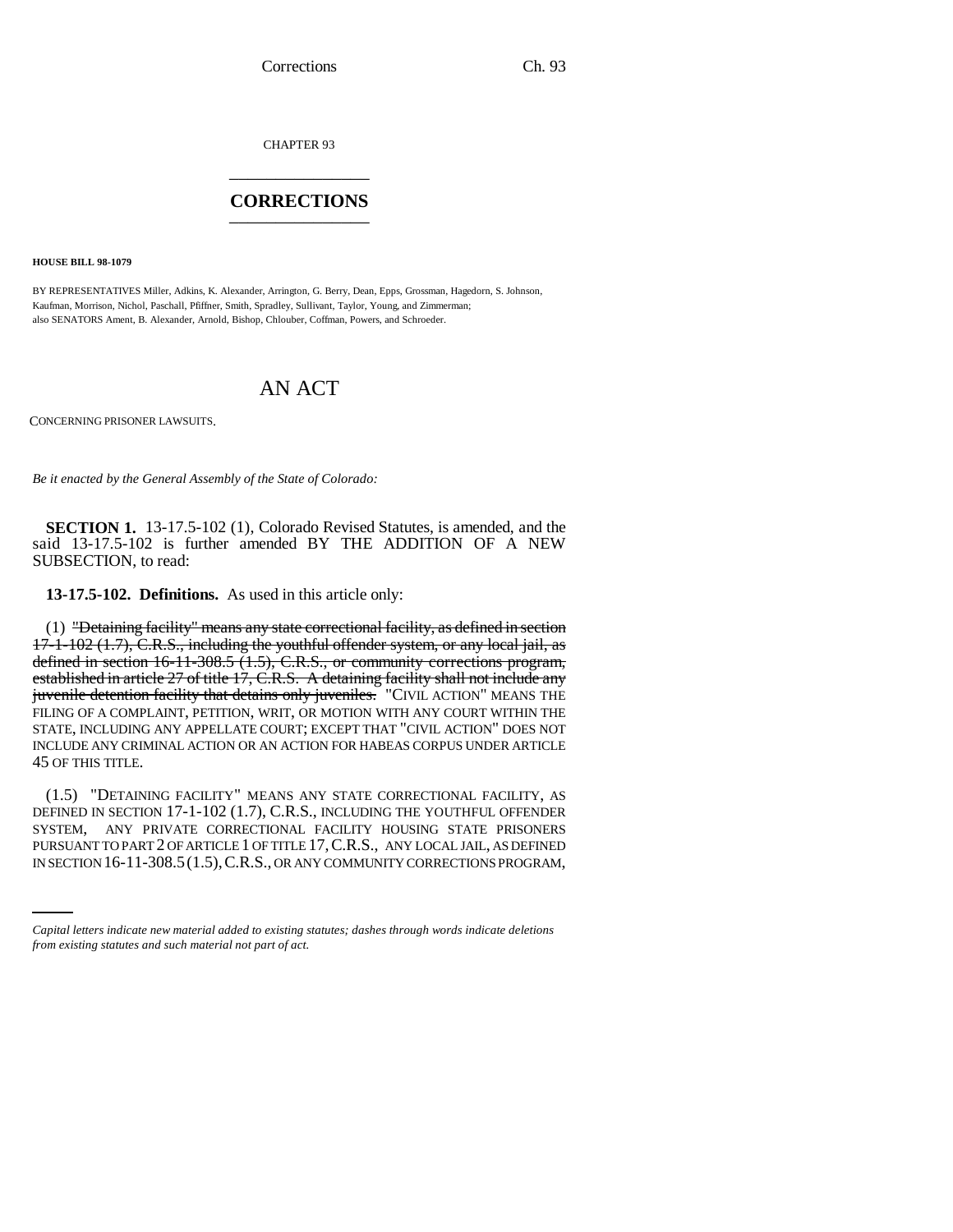ESTABLISHED IN ARTICLE 27 OF TITLE 17, C.R.S. A DETAINING FACILITY SHALL NOT INCLUDE ANY JUVENILE DETENTION FACILITY THAT DETAINS ONLY JUVENILES.

**SECTION 2.** Article 17.5 of title 13, Colorado Revised Statutes, is amended BY THE ADDITION OF THE FOLLOWING NEW SECTIONS to read:

**13-17.5-102.3. Exhaustion of remedies.** (1) NO INMATE SHALL BRING A CIVIL ACTION BASED UPON PRISON CONDITIONS UNDER ANY STATUTE OR CONSTITUTIONAL PROVISION UNTIL ALL AVAILABLE ADMINISTRATIVE REMEDIES HAVE BEEN EXHAUSTED IN A TIMELY FASHION BY THE ENTITY OPERATING THE DETAINING FACILITY AND INMATE. FOR PURPOSES OF THIS SUBSECTION (1), AN INMATE SHALL BE CONSIDERED TO HAVE EXHAUSTED ALL AVAILABLE ADMINISTRATIVE REMEDIES WHEN THE INMATE HAS COMPLETED THE LAST STEP IN THE INMATE GRIEVANCE PROCESS AS SET FORTH IN THE REGULATIONS PROMULGATED FOR THE DETAINING FACILITY.

(2) NOTWITHSTANDING SUBSECTION (1) OF THIS SECTION, IF A COURT FINDS THAT A CLAIM FILED BY AN INMATE IS FRIVOLOUS, MALICIOUS, FAILS TO STATE A CLAIM UPON WHICH RELIEF MAY BE GRANTED, OR SEEKS MONETARY RELIEF FROM A DEFENDANT WHO IS IMMUNE FROM MONETARY RELIEF, A COURT MAY DISMISS THE CLAIM WITHOUT FIRST REQUIRING EXHAUSTION OF ADMINISTRATIVE REMEDIES.

**13-17.5-102.7. Successive claims.** (1) NO INMATE WHO ON THREE OR MORE OCCASIONS HAS BROUGHT AN ACTION BASED UPON PRISON CONDITIONS THAT HAS BEEN DISMISSED ON THE GROUNDS THAT IT WAS FRIVOLOUS, MALICIOUS, FAILED TO STATE A CLAIM UPON WHICH RELIEF MAY BE GRANTED, OR SOUGHT MONETARY RELIEF FROM A DEFENDANT WHO IS IMMUNE FROM SUCH RELIEF, SHALL BRING A CIVIL ACTION BASED UPON PRISON CONDITIONS UNDER ANY STATUTE OR CONSTITUTIONAL PROVISION.

(2) NOTWITHSTANDING SUBSECTION (1) OF THIS SECTION, AN INMATE MAY FILE A SUIT WITH THE WRITTEN PERMISSION OF A JUDGE OF THE COURT IN WHICH THE ACTION IS TO BE FILED OR IF THE INMATE IS IN IMMINENT DANGER OF SERIOUS PHYSICAL INJURY.

**13-17.5-106.5. Court-ordered payment.** ANY COMPENSATORY DAMAGES AWARDED TO AN INMATE IN CONNECTION WITH A CIVIL ACTION BROUGHT AGAINST ANY FEDERAL, STATE, OR LOCAL JAIL, PRISON, OR FACILITY OR AGAINST ANY OFFICIAL OR AGENT OF A JAIL, PRISON, OR FACILITY, AFTER DEDUCTION FOR ANY AWARD OF ATTORNEY FEES PURSUANT TO SECTION 13-17.5-106 (1)(c), SHALL BE PAID DIRECTLY TO SATISFY ANY OUTSTANDING COURT-ORDERED PAYMENTS PENDING AGAINST THE INMATE, INCLUDING BUT NOT LIMITED TO RESTITUTION OR CHILD SUPPORT. THE REMAINDER OF THE AWARD AFTER FULL PAYMENT OF ALL PENDING COURT ORDERS SHALL BE FORWARDED TO THE INMATE.

**SECTION 3.** 13-17.5-106 (1), Colorado Revised Statutes, is amended to read:

**13-17.5-106. Assessment of costs and attorney fees - review of inmate spending from account - recovery of costs from inmate accounts - alternative sanctions - continuing garnishment authorized.** (1) Judgment for costs and attorney fees in a state civil action brought by an inmate against any public defendant shall be awarded in accordance with articles  $16$  and  $17$  of this title. (a) IN ANY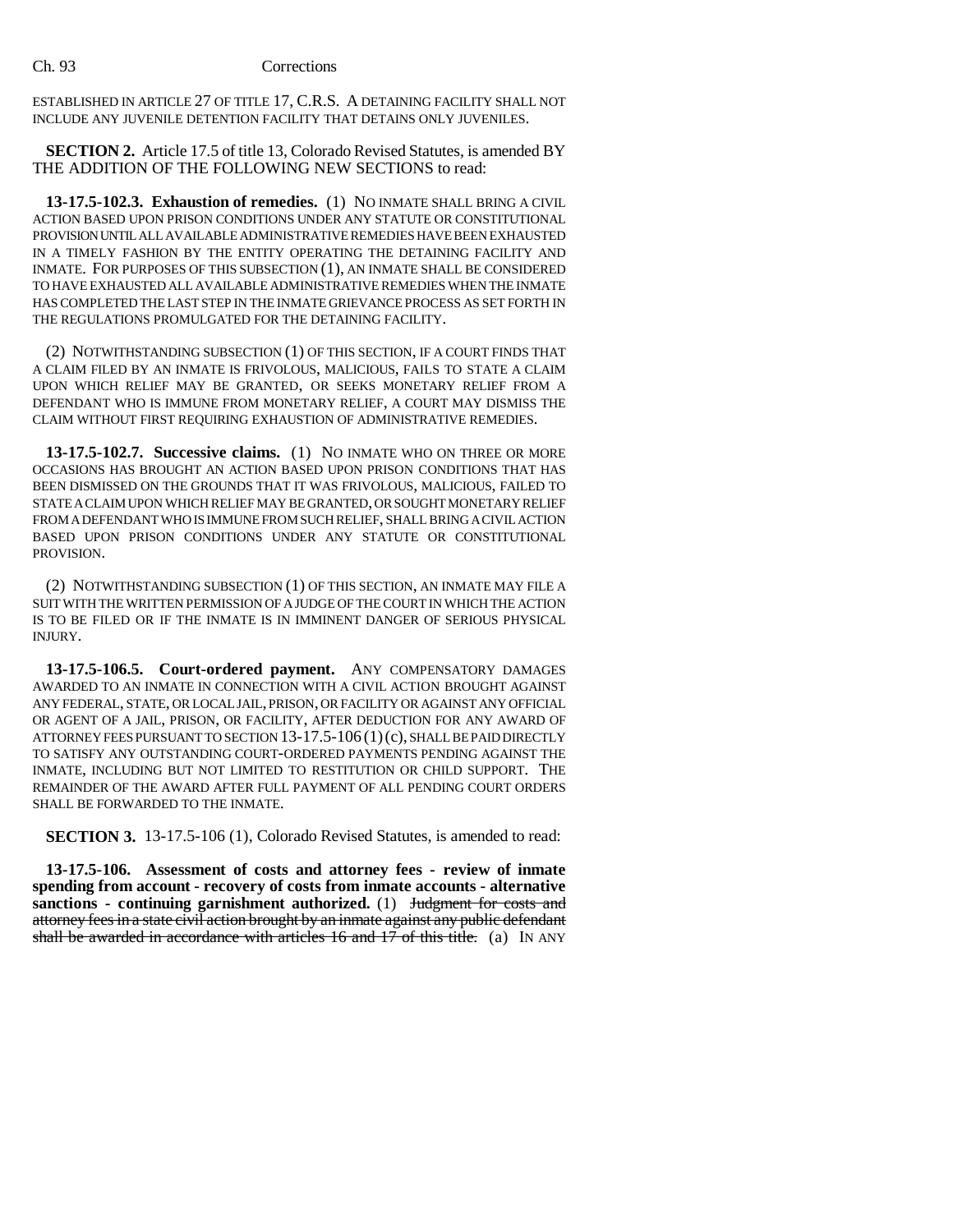Corrections Ch. 93

ACTION BASED UPON PRISON CONDITIONS BROUGHT UNDER ANY STATUTE OR CONSTITUTIONAL PROVISION, IF ATTORNEY FEES ARE RECOVERABLE PURSUANT TO ANY STATE OR FEDERAL STATUTE, NO ATTORNEY FEES SHALL BE AWARDED TO AN INMATE, EXCEPT TO THE EXTENT THAT:

(I) THE FEES WERE DIRECTLY AND REASONABLY INCURRED IN PROVING AN ACTUAL VIOLATION OF THE INMATE'S RIGHTS PROTECTED BY THE CONSTITUTION OR STATUTE; AND

(II) (A) THE AMOUNT OF THE FEES IS PROPORTIONATELY RELATED TO THE COURT-ORDERED RELIEF FOR THE VIOLATION; OR

(B) THE FEES WERE DIRECTLY AND REASONABLY INCURRED IN ENFORCING THE RELIEF ORDERED FOR THE VIOLATION.

(b) NO AWARD OF ATTORNEY FEES UNDER PARAGRAPH (a) OF THIS SUBSECTION (1) SHALL BE BASED ON AN HOURLY RATE IN EXCESS OF ONE HUNDRED FIFTY PERCENT OF THE HOURLY RATE PAID TO COURT-APPOINTED COUNSEL IN THE DISTRICT IN WHICH THE ACTION WAS FILED.

(c) WHENEVER A SEPARATE MONETARY JUDGMENT IS AWARDED IN AN ACTION IN WHICH ATTORNEY FEES ARE AWARDED UNDER PARAGRAPH (a) OF THIS SUBSECTION (1), A PORTION OF THE JUDGMENT NOT TO EXCEED TWENTY-FIVE PERCENT SHALL BE APPLIED TO REDUCE THE AMOUNT OF ATTORNEY FEES AWARDED AGAINST THE DEFENDANT.

(d) NOTHING IN THIS SUBSECTION (1) SHALL PROHIBIT AN INMATE FROM ENTERING INTO AN AGREEMENT TO PAY AN ATTORNEY FEE IN EXCESS OF THE AMOUNT AUTHORIZED IN THIS SUBSECTION (1), IF THE FEE IS PAID BY THE INDIVIDUAL RATHER THAN BY A DEFENDANT.

**SECTION 4.** 13-17.5-103, Colorado Revised Statutes, is amended to read:

**13-17.5-103. Filing fees.** Any inmate who files a motion to proceed as a poor person, pursuant to section 13-16-103, in a state civil action against any public defendant shall attach to the motion copies of all inmate account records held by the detaining facility and copies of all transactions concerning the account made for the month in which the complaint is filed and eleven months before the state civil action is filed. If the inmate account demonstrates that the inmate has, or had during the time period that is reviewed pursuant to this section, sufficient funds to pay the costs of filing and service of process, the motion to proceed as a poor person shall be denied. (1) AN INMATE SEEKING TO BRING A CIVIL ACTION OR APPEAL A JUDGMENT IN A CIVIL ACTION WITHOUT PREPAYMENT OF FEES, IN ADDITION TO FILING ANY REQUIRED AFFIDAVIT, SHALL SUBMIT A COPY OF THE INMATE'S TRUST FUND ACCOUNT STATEMENT FOR THE SIX-MONTH PERIOD IMMEDIATELY PRECEDING THE FILING OF THE COMPLAINT OR NOTICE OF APPEAL, CERTIFIED BY AN APPROPRIATE OFFICIAL AT THE DETAINING FACILITY. IF THE INMATE ACCOUNT DEMONSTRATES THAT THE INMATE HAS SUFFICIENT FUNDS TO PAY THE FILING FEE, THE MOTION TO PROCEED AS A POOR PERSON SHALL BE DENIED.

(2) ANY INMATE WHO IS ALLOWED TO PROCEED IN THE CIVIL ACTION AS A POOR